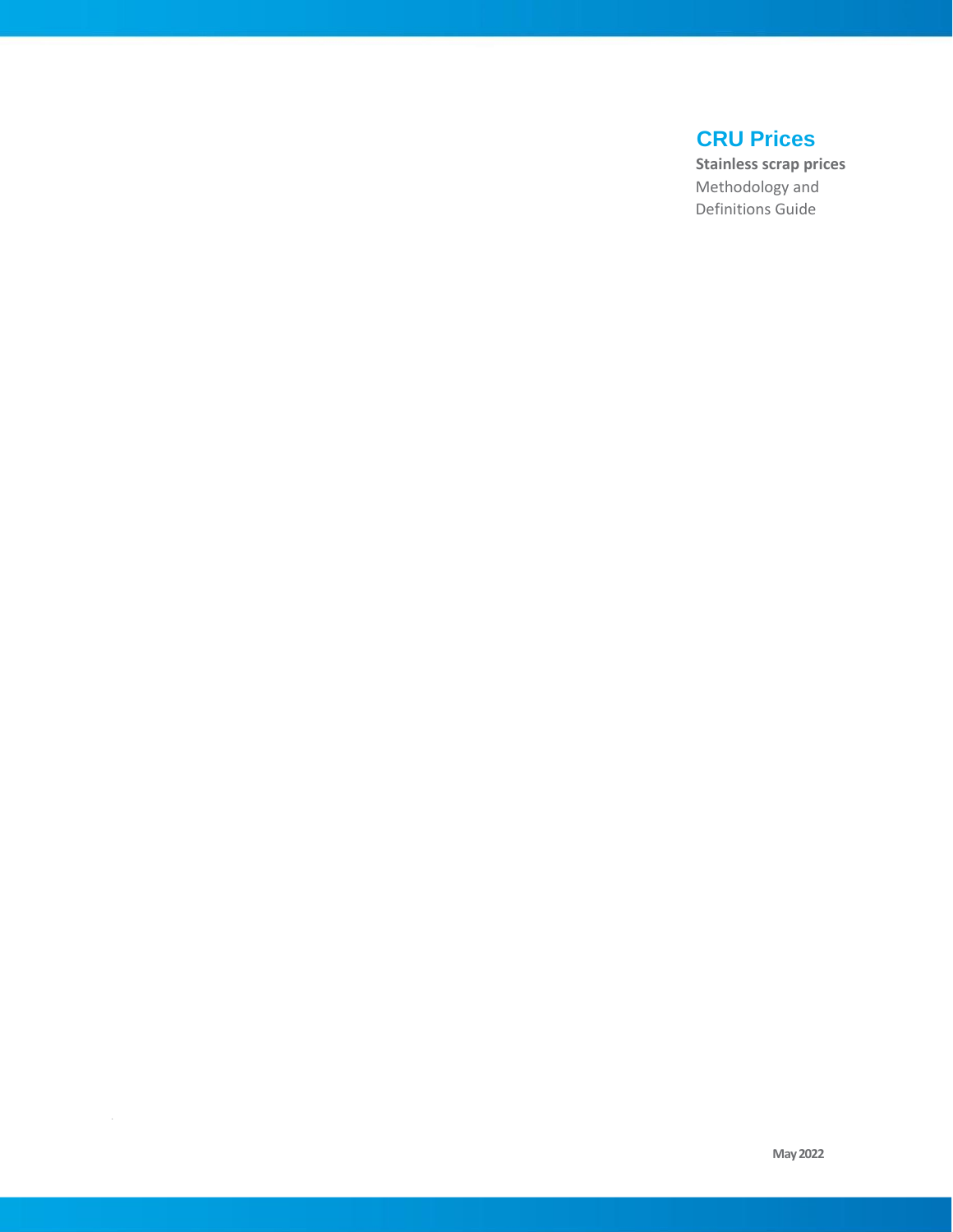

### **Methodology and Definitions Guide**

| $\overline{2}$ |  |  |  |
|----------------|--|--|--|
|                |  |  |  |
|                |  |  |  |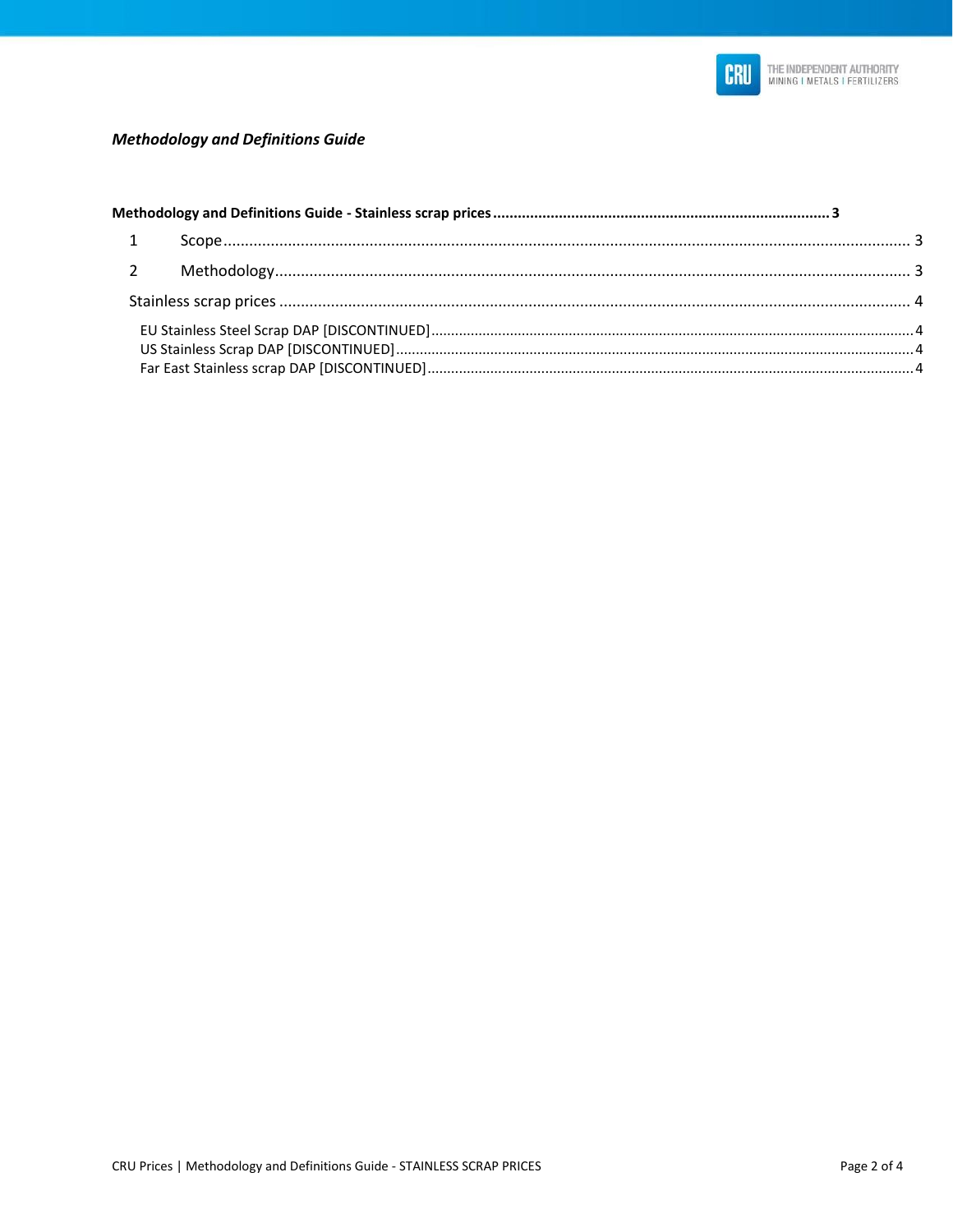

# <span id="page-2-0"></span>**Methodology and Definitions Guide - Stainless scrap prices**

### <span id="page-2-1"></span>**1 Scope**

This guide covers Stainless scrap prices in all geographical markets and should be read in conjunction with the *CRU Group Compliance Framework and Methodology Guide*. It details commodity-specific methodology which have precedence, with all other aspects covered by the Group methodology guide.

### <span id="page-2-2"></span>**2 Methodology**

#### **Data Submitters**

Data Submitters collectively represent the entire physical supply chain and can include stainless scrap buyers (stainless steel mills), traders/dealers, processors and collectors. They must have access to data relating to actual spot market transactions (a purchase or a sale), bid/offer information or be able to provide a credible opinion on such prices in the absence of any other data over the relevant time period. They are therefore typically employed in sales or marketing functions on the sell side and purchasing functions on the buy side, or act in a trading function. Data Submitters may also include individuals in finance functions if they can provide the same. CRU actively seeks new Data Submitters and will consider unsolicited applications to becomes a Data Submitter. Potential new Data Submitters are vetted on a case-by-case basis but are not required to sign a Data Providers' Agreement.

#### **Data submitted and submission processes**

Any price data provided to CRU must meet the relevant product definitions. For each product, data submitters provide CRU with a single price figure or a range of prices relating to all spot sales or purchases concluded relevant to the current month of delivery. In the absence of actual transaction data, firms bids/offers or an opinion of the prevailing market price in the same period can be submitted. The type of price data submitted (actual transaction, firm bid/offer or opinion) should be indicated to CRU. Industry participants can submit prices to CRU by telephone, email, private one-to-one instant messenger services, facsimile, or other private means of communication.

#### **Final price calculation**

Although no specific statistical checks are in place to detect errors, the price submissions are collected by experienced CRU price assessors. As such, submissions which are regarded as suspect - whether this be because of the variance from that contributor's last submission or the variance from the average of the other contributors' submissions - are questioned at the time of the survey or, if necessary, by speaking to the participant for a second time. If a satisfactory answer is not received, the contribution is not taken into account when arriving at the final price assessment. Final prices are arrived at using the expert judgement of the CRU price assessor, taking into account the price points and type of price points they may have received from market participants. Where a mix of price types have been received, greater subjective weighting will generally be given to transaction prices, then firm bid/offer prices, then indicative bid/offer prices, then opinions of prices in that order.

#### **Price determination in an illiquid market**

In the cases of zero submissions or where all submissions were deemed inadmissible, expert judgement would be used to determine the final price value. This choice would be based on: observation of the previous month's prices; short term historical price trends; other quantitative market data including prices in other related active markets; qualitative information such as that received from interactions with market participants or other CRU analysts, and; other sources of information relevant to the spot market.

The price assessor will use their judgement to evaluate the volume, quality and coherence of any such market information they may possess. If one or more of these factors in combination does not provide a sufficiently clear indication of the direction and extent of market movement to allow the price assessor to confidently change the price from the previous value, the prior value would be rolled over to form the current period value.

#### **Final price publication**

Prices are made available to customers of CRU's Nickel Monitor.